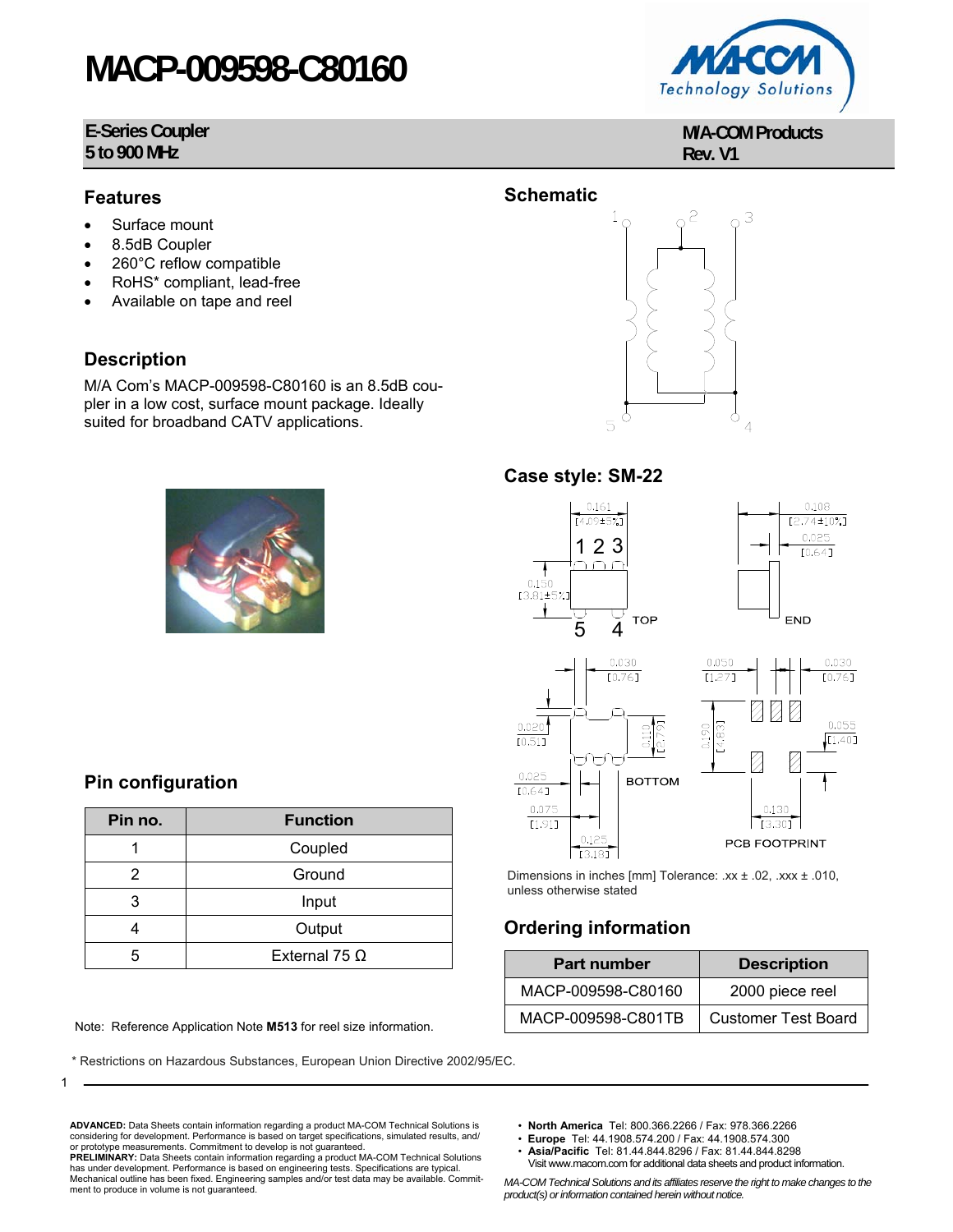# **MACP-009598-C80160**

Technology Solutions

**E-Series Coupler 5 to 900 MHz** 

**M/A-COM Products Rev. V1**

### **Electrical Specifications:**  $T_A = 25^\circ$ C, 0dBm,  $Z_0 = 75Ω$ ,  $P_{in} = 0d$ Bm

| <b>Parameter</b>                     | <b>Test Conditions</b>                      | <b>Units</b>   | <b>Min</b> | <b>Typ</b>        | <b>Max</b>        |
|--------------------------------------|---------------------------------------------|----------------|------------|-------------------|-------------------|
| Coupling                             | 5 - 900 MHz                                 | dB             |            | 8.5               | ±0.3              |
| Main Line Loss                       | 5 - 50 MHz<br>50 - 450 MHz<br>450 - 900 MHz | dB<br>dB<br>dB |            | 1.6<br>1.9<br>2.0 | 2.2<br>2.0<br>2.2 |
| <b>Isolation</b>                     | 5 - 900 MHz                                 | dB             | 22         | 26                |                   |
| Directivity                          | $5 - 50$ MHz<br>450 - 900 MHz               | dB<br>dB       | 15<br>13   | 17.9<br>16.4      |                   |
| <b>Return Loss</b><br>Input $(P3)$   | 5 - 900 MHz                                 | dB             | 13         | 15                |                   |
| <b>Return Loss</b><br>Coupled (P1)   | 5 - 900 MHz                                 | dB             | 13         | 15                |                   |
| <b>Return Loss</b><br>Output (P4)    | 5 - 900 MHz                                 | dB             | 16         | 23                |                   |
| <b>Return Loss</b><br>Isolation (P5) | 5 - 900 MHz                                 | dB             | 15         | 21                |                   |

## **Absolute Maximum Ratings 1,2**

| <b>Parameter</b>             | <b>Absolute maximum</b>              |
|------------------------------|--------------------------------------|
| RF power                     | 250mW                                |
| DC current                   | 30 <sub>m</sub> A                    |
| <b>Operating Temperature</b> | -40 $^{\circ}$ C to +85 $^{\circ}$ C |
| <b>Storage Temperature</b>   | $-40^{\circ}$ C to $+85^{\circ}$ C   |

1. Exceeding any one or combination of these limits may cause permanent damage to this device.

2. M/A-COM does not recommend sustained operation near these survivability limits.

**ADVANCED:** Data Sheets contain information regarding a product MA-COM Technical Solutions is considering for development. Performance is based on target specifications, simulated results, and/ or prototype measurements. Commitment to develop is not guaranteed.

**PRELIMINARY:** Data Sheets contain information regarding a product MA-COM Technical Solutions has under development. Performance is based on engineering tests. Specifications are typical. Mechanical outline has been fixed. Engineering samples and/or test data may be available. Commitment to produce in volume is not guaranteed.

- **North America** Tel: 800.366.2266 / Fax: 978.366.2266
- **Europe** Tel: 44.1908.574.200 / Fax: 44.1908.574.300
- **Asia/Pacific** Tel: 81.44.844.8296 / Fax: 81.44.844.8298 Visit www.macom.com for additional data sheets and product information.

*MA-COM Technical Solutions and its affiliates reserve the right to make changes to the product(s) or information contained herein without notice.*